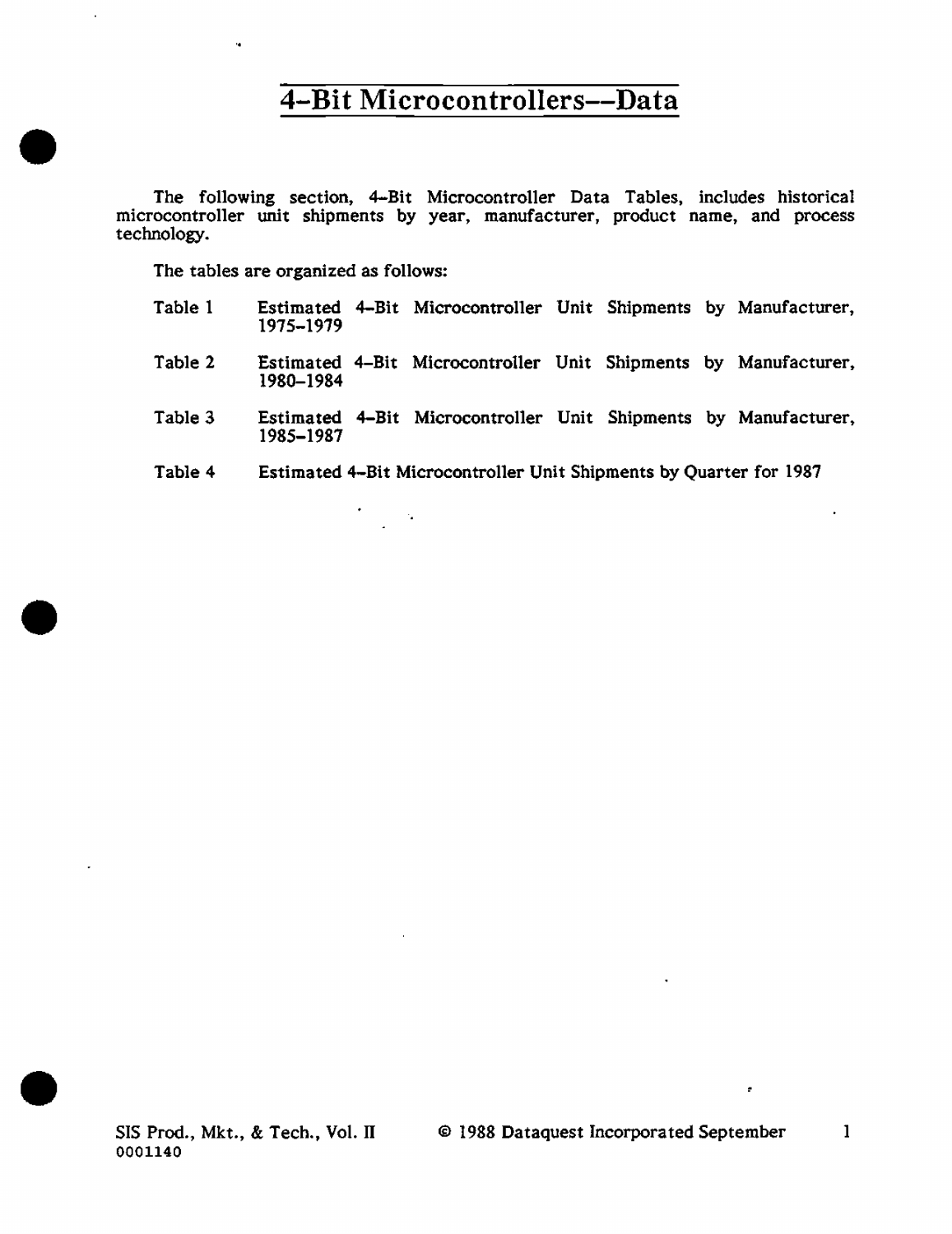## Table 1

### Estimated 4-Bit Microcontroller Unit Shipments by Manufacturer 1975-1979 (Thousands of Units)

|                  | Product        | Process        | 1975       | <u> 1976</u> | 1977     | 1978   | 1979   |
|------------------|----------------|----------------|------------|--------------|----------|--------|--------|
| Gould/AMI        | <b>S2000</b>   | N<br>$\bullet$ | 0          | 0            | $\bf{0}$ | 29     | 1,425  |
| Hitachi          | <b>HMCS-40</b> | P.N.C          | 0          | O            | 0        | 410    | 655    |
| Matsushita       | MN1400         | P.N.C          | 0          | o            | 0        | 0      | 4,400  |
| Motorola         | 141000         | c              | 0          | 0            | 0        | 20     | 285    |
| <b>National</b>  | <b>COPS</b>    | N.C            | 0          | 0            | 0        | 2,325  | 5,600  |
| NEC              | $ucOM-4$       | P.C            | o          | o            | 0        | 1,500  | 7,800  |
| Rockwell         | $PPS-4$        | P.N            | 450        | 450          | 575      | 2.275  | 3,900  |
| Sharp            | $SM-3$         | P              | 0          | 0            | 0        | 0      | 360    |
| TI               | <b>TMS1000</b> | P,C            | <u>_50</u> | 310          | 2,825    | 9.400  | 26,100 |
| Total 4-Bit MCUs |                |                | 500        | 760          | 3,400    | 15,959 | 50,525 |

Source: Dataquest September 1988

 $\mathbf{2}$ © 1988 Dataquest Incorporated September

SIS Prod., Mkt., & Tech., Vol. II 0001140

 $\overline{\phantom{a}}$ 

 $\mathbf{r}$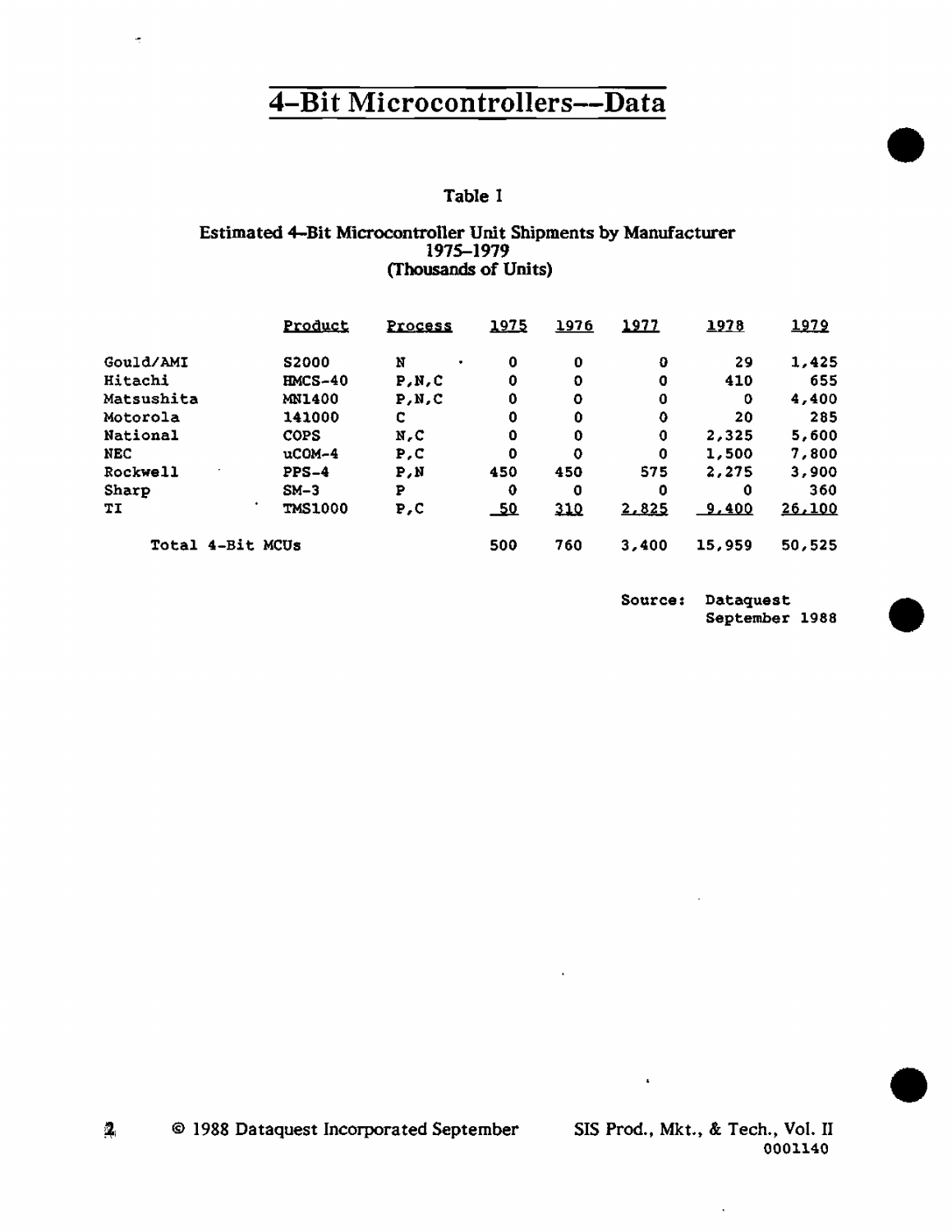### Table 2

### Estimated 4-Bit Microcontroller Unit Shipments by Manufacturer 1980-1984 (Thousands of Units)

|                  | Product         | <b>Process</b> | 1980    | 1981    | 1982         | 1983    | 1984     |
|------------------|-----------------|----------------|---------|---------|--------------|---------|----------|
| Eurotechnique    | <b>COPS</b>     | N,C            | O       | 0       | 190          | 840     | 0        |
| Fujitsu          | <b>MB884X</b>   | N              | 0       | 9,200   | 9,900        | 7,500   | 6,100    |
|                  | <b>MB885X</b>   | C              | 185     | 2,050   | 3,150        | 3,110   | 2,720    |
| Gould/AMI        | S2000           | N              | 1,120   | 390     | 566          | 115     | $\Omega$ |
| Hitachi          | <b>HMCS-40</b>  | P, N, C        | 1,425   | 19,000  | 20,600       | 20,600  | 22,400   |
| Matsushita       | MN1400          | P, N, C        | 10,300  | 11,250  | 14,580       | 18,420  | 20,400   |
|                  | <b>MN1500</b>   | N              | 20      | 1,250   | 1,620        | 6,360   | 8,600    |
| Motorola         | 141000          | C              | 240     | 149     | 112          | 130     | 80       |
| National         | <b>COPS</b>     | N,C            | 11,500  | 11,500  | 16,200       | 21,000  | 26,700   |
| <b>NEC</b>       | $ucon-4$        | P, C           | 14,800  | 19,800  | 25,700       | 21,000  | 16,930   |
|                  | uPD75XX         | c              | 0       | 3,200   | 8,000        | 15,100  | 31,500   |
| Oki              | Series-40       | c              | 90      | 550     | 2,450        | 5,480   | 6,400    |
| Rockwell         | $PPS-4$         | P,N            | 5,800   | 2,500   | 1,675        | 1,800   | 2,135    |
| SGS-Thomson      | <b>COPS</b>     | N              | 0       | 0       | $\mathbf{0}$ | 0       | 2,790    |
| Sharp            | $SM-3$          | P              | 600     | 920     | 990          | 840     | 800      |
|                  | $SM-4$          | $\mathbf C$    | 1,200   | 1,600   | 1,950        | 1,750   | 1,840    |
|                  | $SM-5$          | Ç              | 4,800   | 10,690  | 9,400        | 10,350  | 12,190   |
| TI               | <b>TMS1000</b>  | P, C           | 44,000  | 39,500  | 26,000       | 11,900  | 8,300    |
| Toshiba          | <b>T-Series</b> | $\mathbf c$    | 0       | 0       | 8,300        | 9,800   | 6,000    |
|                  | <b>TLCS-43</b>  | N              | o       | 0       | 3,300        | 9,200   | 8,000    |
|                  | <b>TLCS-46</b>  | c              | 0       | 0       | 2,900        | 3,580   | 3,250    |
|                  | <b>TLCS-47</b>  | N              | n       | 0       | <u>600</u>   | 3,070   | 6,300    |
| Total 4-Bit MCUs |                 | 96.080         | 133.549 | 158,183 | 171,945      | 193,435 |          |

Source: Dataquest September 1988

SIS Prod., Mkt., & Tech., Vol. II 0001140

 $\bullet$ 

 $\Delta$ 

 $\bullet$ 

•

•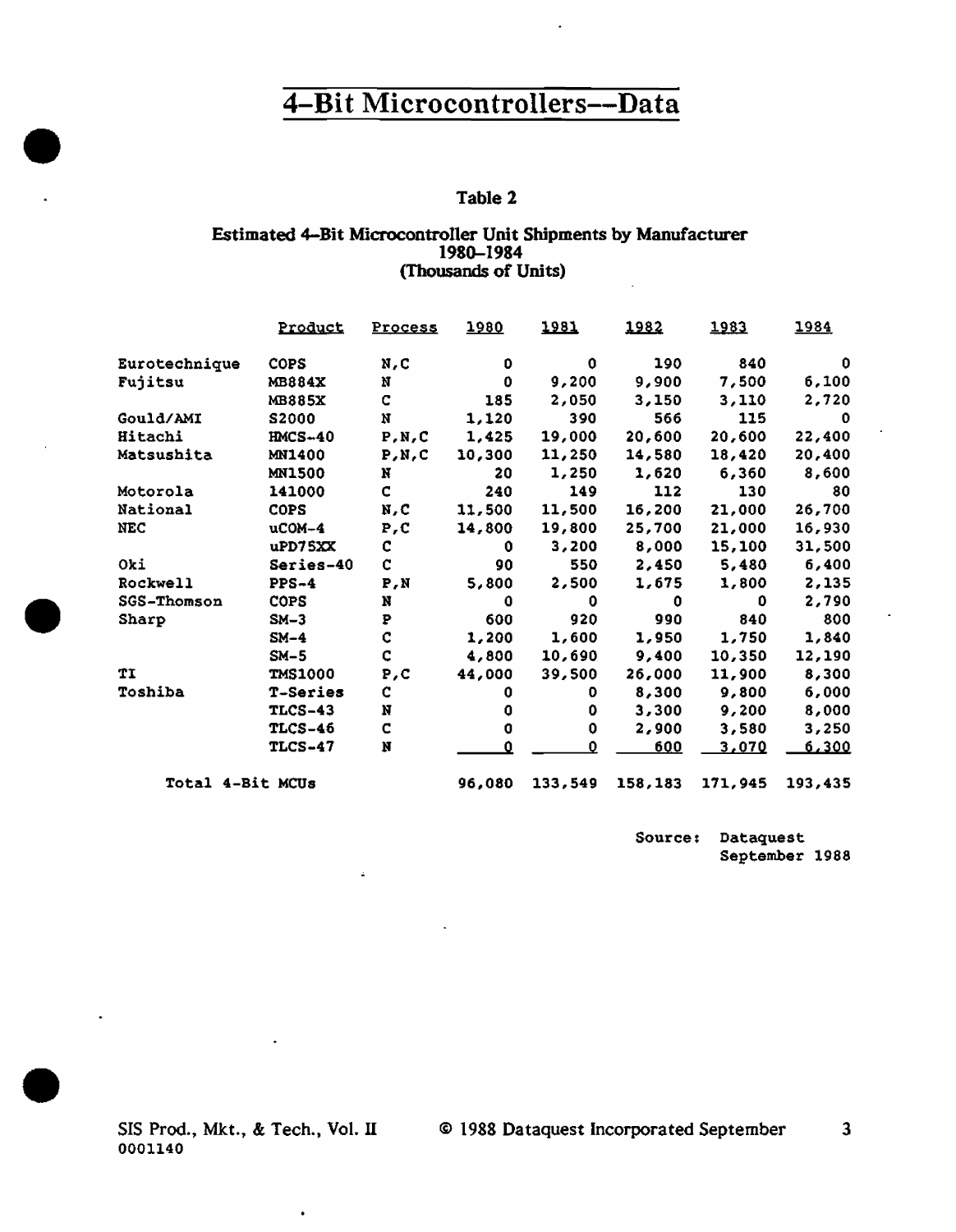$\ddot{\phantom{a}}$ 

## Table 3

#### Estimated 4-Bit Microcontroller Unit Shipments by Manufacturer 1985-1987 (Thousands of Units)

|                       | Product                                                                                                         | Process      | 1985    | 1986        | 1987    |
|-----------------------|-----------------------------------------------------------------------------------------------------------------|--------------|---------|-------------|---------|
| Fujitsu               | <b>MB882XX</b>                                                                                                  | c            | 0       | 0           | 760     |
|                       | MB8840X                                                                                                         | N            | 0       | 0           | 1,843   |
|                       | <b>MB884X</b>                                                                                                   | N            | 5,634   | 6,580       | 7,160   |
|                       | <b>MB8850X</b>                                                                                                  | $\mathbf C$  | 0       | 0           | 485     |
|                       | <b>MB885X</b>                                                                                                   | Ċ            | 2,156   | 3,425       | 3,742   |
| Hitachi               | $HMCS-40$                                                                                                       | P, N, C      | 22,352  | 21,919      | 25,900  |
|                       | <b>HMCS-400</b>                                                                                                 | c            | N/A     | N/A         | 32,100  |
| Matsushita            | <b>MN1400</b>                                                                                                   | P, N, C      | 20,600  | 17,420      | 11,875  |
|                       | <b>MN1500</b>                                                                                                   | N            | 11,300  | 27,680      | 42,090  |
|                       | <b>MN1700</b>                                                                                                   | Ċ            | 0       | 0.          | 2,085   |
| Mitsubishi            | M5043X/44X                                                                                                      | Ċ            | 0       | $\mathbf 0$ | 13,995  |
|                       | M5046X/56X                                                                                                      | Ċ            | 0       | 0           | 13,105  |
|                       | M5072/76                                                                                                        | c            | 0       | 0           | 15,054  |
|                       | M509X                                                                                                           | Ċ            | 0       | 0           | 2,056   |
|                       | M50XXX                                                                                                          | $\mathbf C$  | 0       | 27,844      | 0.      |
| Motorola              | 141000                                                                                                          | C.           | 4       | 0           | 0       |
| National              | <b>COPS</b>                                                                                                     | N,C          | 23,500  | 31,273      | 31,970  |
| NEC                   | uCOM-4                                                                                                          | P, C         | 9,920   | 5,700       | 3,680   |
|                       | uCOM75X                                                                                                         | N,C          | o       | 3,900       | 16,810  |
|                       | uPD75XX                                                                                                         | C.           | 31,590  | 41,920      | 47,670  |
| Oki                   | Series-40                                                                                                       | c.           | 6,614   | 7,217       | 6,689   |
| Rockwell              | $PPS-4$                                                                                                         | P, N         | 1,400   | 1,160       | 790     |
| SGS-Thomson           | <b>COPS</b>                                                                                                     | N            | 5,242   | 6,330       | 7,515   |
| Sharp                 | SM-Series*                                                                                                      | $\mathbf{c}$ | 10,370  | 9,140       | 9,510   |
| TI                    | <b>TMS1000</b>                                                                                                  | P, C         | 3,900   | 16,025      | 13,400  |
| Toshiba               | T-Series                                                                                                        | C.           | 5,580   | 4,600       | 6,265   |
|                       | <b>TLCS-42</b>                                                                                                  | N, C         | 1,250   | 3,850       | 4,060   |
|                       | <b>TLCS-43</b>                                                                                                  | N            | 5,672   | 2,600       | 2,209   |
|                       | <b>TLCS-46</b>                                                                                                  | C.           | 2,198   | 400         | 202     |
|                       | <b>TLCS-47</b>                                                                                                  | N            | 7,756   | 7,200       | 5,935   |
|                       | <b>TLCS-47</b>                                                                                                  | c            | 0       | 15,300      | 17,497  |
|                       | <b>TLCS-470</b>                                                                                                 | C            | 0       | 400         | 1,360   |
| Others**              | Unspecified                                                                                                     | C            | ء       | 10.000      | 44,520  |
| Total 4-Bit MCUs      |                                                                                                                 |              | 177,038 | 271,883     | 392,332 |
| $N/A = Not Available$ | *Sharp SM-Series totaled in 1985.<br>**Dataquest estimate for companies not surveyed (i.e. Ricoh, Sanyo, Sony). |              |         |             |         |

Source: Dataquest September 1988

<sup>©</sup> 1988 Dataquest Incorporated September 4

 $\ddot{\phantom{0}}$ 

SIS Prod., Mkt., & Tech., Vol. II 0001140